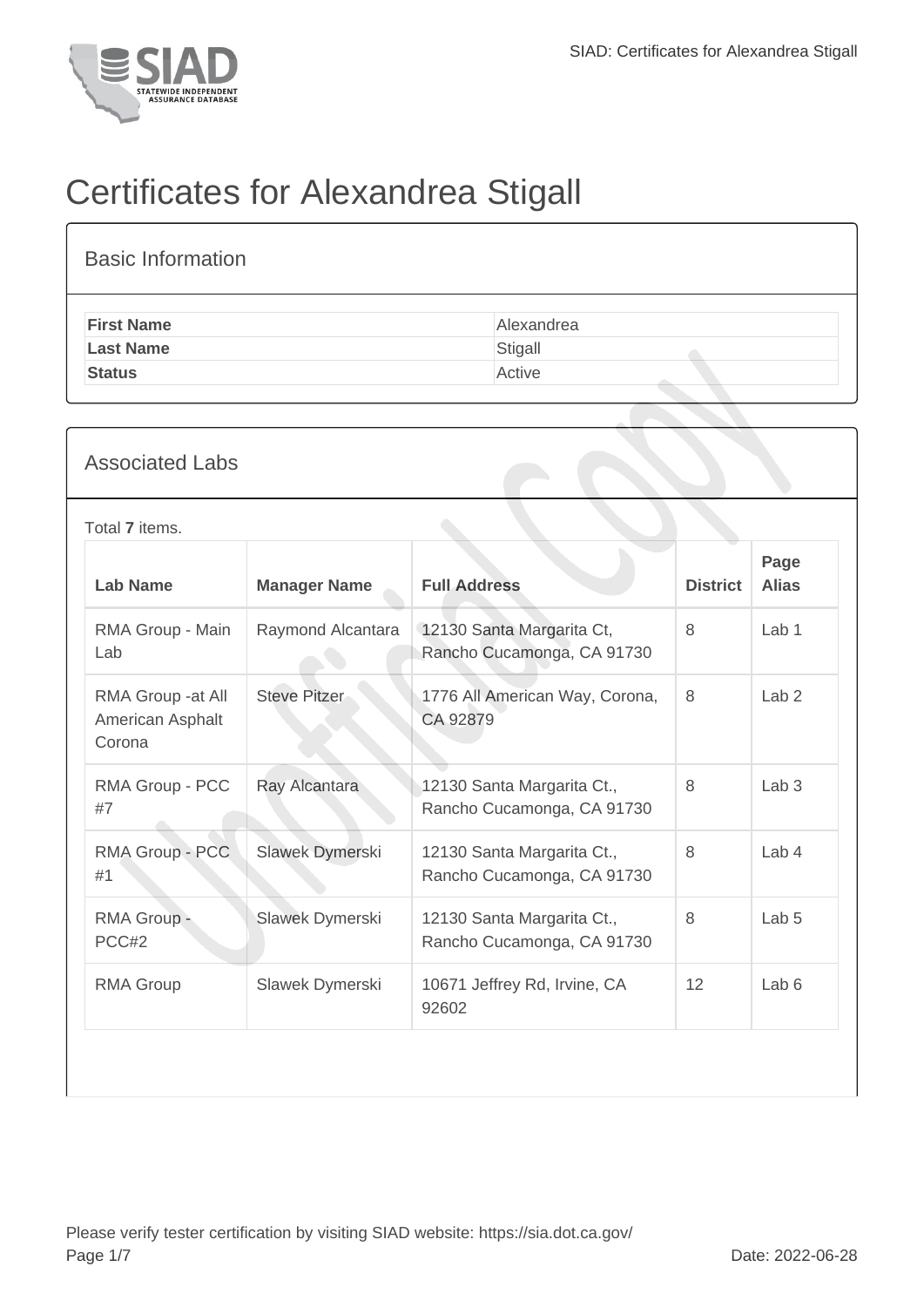

| Lab Name         | <b>Manager Name</b> | <b>Full Address</b>                        | <b>District</b> | Page<br><b>Alias</b> |
|------------------|---------------------|--------------------------------------------|-----------------|----------------------|
| <b>RMA Group</b> | Marta Landaverde    | 15505 E. Lincoln Ave., Orange,<br>CA 92856 | 12              | Lab 7                |

Test Methods

## California Test (CT) Certifications

Total **19** items.

| <b>Test Method</b>                                            | <b>Expiration</b><br><b>Date</b> | <b>Status</b> | <b>IA Responsible</b> | Within<br>Lab(s)<br><b>Scope</b>                                       | <b>Comments</b>   |
|---------------------------------------------------------------|----------------------------------|---------------|-----------------------|------------------------------------------------------------------------|-------------------|
| CT 105 Calculations -<br>Gradings (JTCP - HMA<br>$1/$ S&A)    | 2024-09-10                       | Active        | Soroosh<br>Amelian    | Lab 1, Lab<br>2, Lab 3,<br>Lab 4, Lab<br>5, Lab 6,<br>Lab <sub>7</sub> | (No)<br>comments) |
| CT 125 AGG Sampling<br>- AGGREGATES<br>$(JTCP - HMA I / S&A)$ | 2024-09-10                       | Active        | Soroosh<br>Amelian    | Lab 1, Lab<br>2, Lab 3,<br>Lab 4, Lab<br>5, Lab 6,<br>Lab <sub>7</sub> | (No)<br>comments) |
| CT 125 HMA Sampling<br>- HMA (JTCP - HMA I)                   | 2024-09-10                       | Active        | Soroosh<br>Amelian    | Lab 1, Lab<br>2, Lab 3,<br>Lab 4, Lab<br>5, Lab 6,<br>Lab <sub>7</sub> | (No)<br>comments) |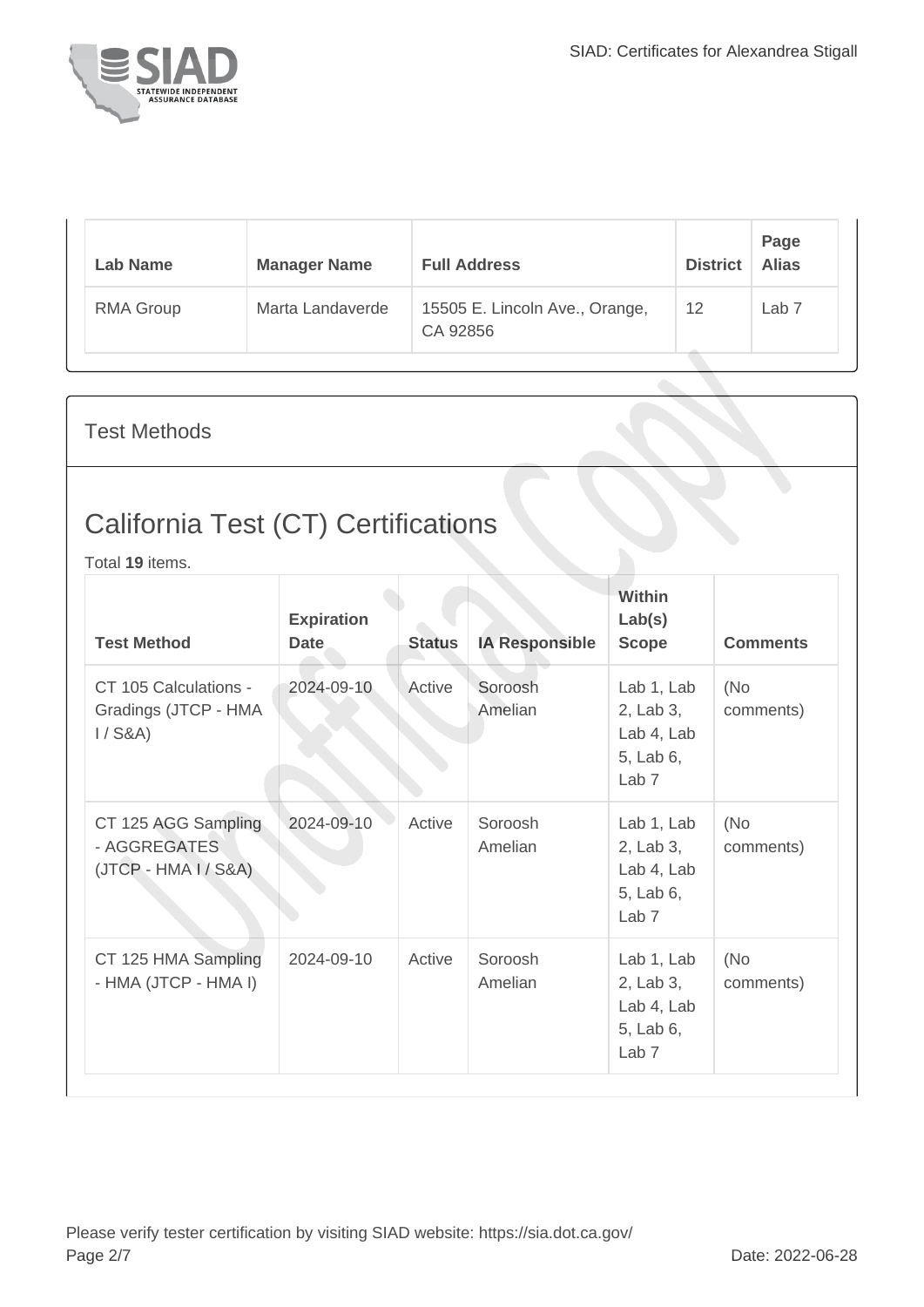

| <b>Test Method</b>                                                                   | <b>Expiration</b><br><b>Date</b> | <b>Status</b> | <b>IA Responsible</b> | Within<br>Lab(s)<br><b>Scope</b>                                                | <b>Comments</b>  |
|--------------------------------------------------------------------------------------|----------------------------------|---------------|-----------------------|---------------------------------------------------------------------------------|------------------|
| CT 201 Sample<br>Preparation - Soil and<br>Aggregates (JTCP -<br><b>S&amp;A)</b>     | 2024-07-16                       | Active        | Soroosh<br>Amelian    | Lab 1, Lab<br>2, Lab $3 \degree$<br>Lab 4, Lab<br>5, Lab 6,<br>Lab <sub>7</sub> | (No<br>comments) |
| CT 202 Sieve analysis -<br>Fine and Coarse<br>Aggregates (JTCP -<br><b>S&amp;A</b> ) | 2024-07-16                       | Active        | Soroosh<br>Amelian    | Lab 1, Lab<br>2, Lab 3,<br>Lab 4, Lab<br>5, Lab 6,<br>Lab <sub>7</sub>          | (No<br>comments) |
| CT 205 Percent<br><b>Crushed Particles</b><br>$(JTCP - S&A)$                         | 2024-07-16                       | Active        | Soroosh<br>Amelian    | Lab 1                                                                           | (No<br>comments) |
| CT 216 Relative<br>Compaction - Soils and<br>Aggregates (JTCP -<br><b>S&amp;A</b> )  | 2024-07-16                       | Active        | Soroosh<br>Amelian    | Lab <sub>1</sub>                                                                | (No<br>comments) |
| CT 217 Sand<br>Equivalent (JTCP -<br><b>S&amp;A</b> )                                | 2024-07-16                       | Active        | Soroosh<br>Amelian    | Lab 1, Lab<br>2, Lab 3,<br>Lab 4, Lab<br>5, Lab 6,<br>Lab <sub>7</sub>          | (No<br>comments) |
| CT 226 Moisture<br>Content - Soils and<br>Aggregates (JTCP -<br><b>S&amp;A</b> )     | 2024-07-16                       | Active        | Soroosh<br>Amelian    | Lab 1, Lab<br>2, Lab 3,<br>Lab 4, Lab<br>5, Lab 6,<br>Lab <sub>7</sub>          | (No<br>comments) |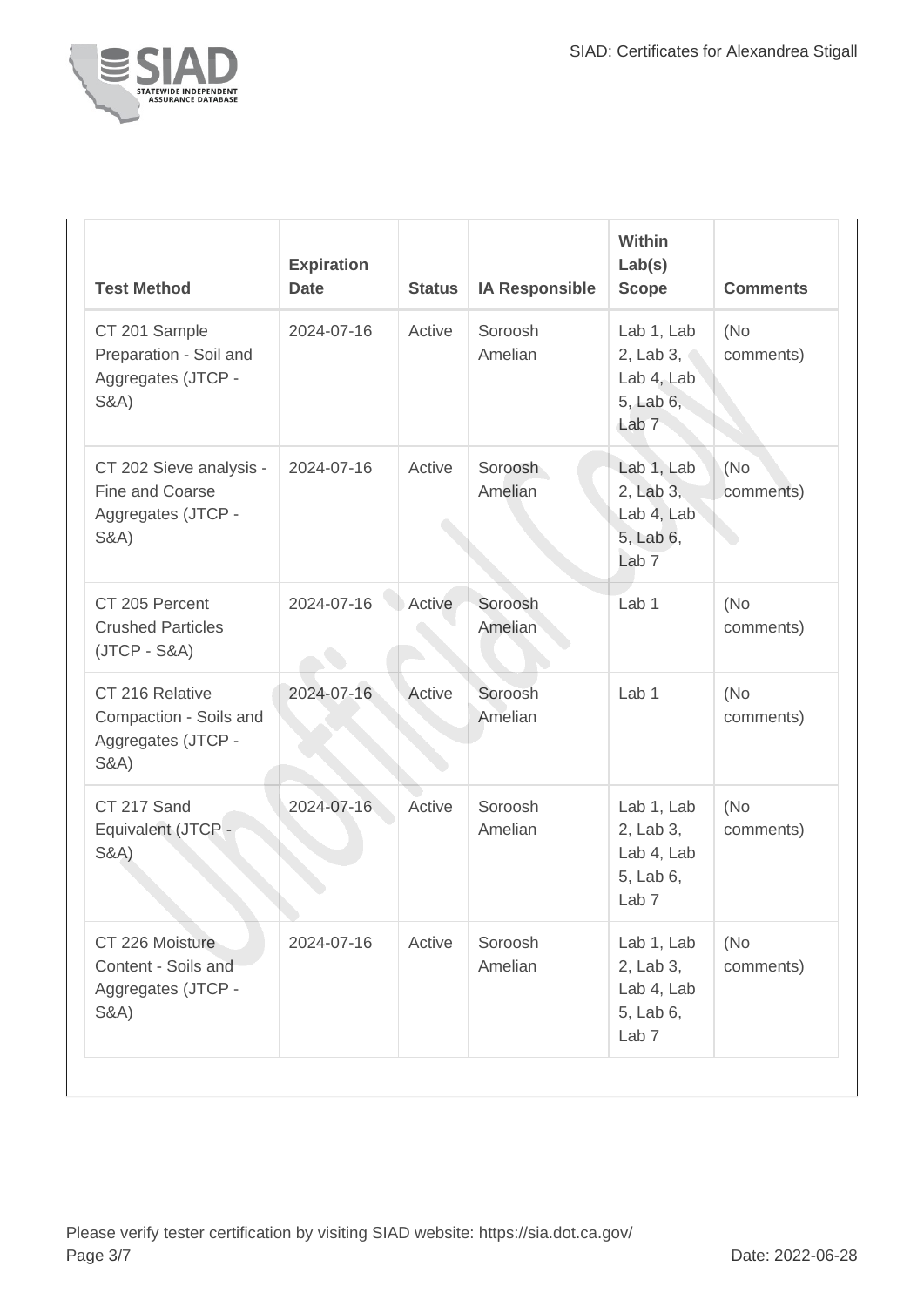

| <b>Test Method</b>                                                       | <b>Expiration</b><br><b>Date</b> | <b>Status</b> | <b>IA Responsible</b>                | Within<br>Lab(s)<br><b>Scope</b>                        | <b>Comments</b>   |
|--------------------------------------------------------------------------|----------------------------------|---------------|--------------------------------------|---------------------------------------------------------|-------------------|
| CT 227 Cleanness<br>Value (JTCP - S&A)                                   | 2024-07-16                       | Active        | Soroosh<br>Amelian                   | Lab 1, Lab<br>3, Lab 4,<br>Lab 5, Lab<br>$\overline{7}$ | (No)<br>comments) |
| CT 229 Durability<br>$(JTCP - S&A)$                                      | 2024-07-16                       | Active        | Soroosh<br>Amelian                   | Lab <sub>1</sub>                                        | (No<br>comments)  |
| CT 306 Reducing<br>Samples of Asphalt<br>Mixtures (JTCP - HMA<br>$\vert$ | 2024-09-10                       | Active        | Soroosh<br>Amelian                   | Lab 1, Lab<br>2, Lab 7                                  | (No)<br>comments) |
| CT 504 Air Content of<br>PCC - Pressure Method<br>(JTCP - PCC)           | 2023-03-17                       | Active        | <b>Biplab</b><br><b>Bhattacharya</b> | Lab 1, Lab<br>3, Lab 4,<br>Lab <sub>5</sub>             | (No)<br>comments) |
| CT 518 Unit Weight -<br>PCC (JTCP - PCC)                                 | 2023-03-17                       | Active        | <b>Biplab</b><br>Bhattacharya        | Lab 1, Lab<br>3, Lab 4,<br>Lab <sub>5</sub>             | (No<br>comments)  |
| CT 539 Sampling Fresh<br>Concrete (JTCP - PCC)                           | 2023-03-17                       | Active        | <b>Biplab</b><br>Bhattacharya        | Lab 1, Lab<br>3, Lab 4,<br>Lab <sub>5</sub>             | (No)<br>comments) |
| CT 540 Making<br>Cylinders - PCC (JTCP<br>$- PCC$                        | 2023-03-17                       | Active        | <b>Biplab</b><br>Bhattacharya        | Lab 1, Lab<br>3, Lab 4,<br>Lab <sub>5</sub>             | (No)<br>comments) |
| CT 543 Air Content of<br>PCC - Volumetric<br>Method (JTCP - PCC)         | 2023-03-17                       | Active        | <b>Biplab</b><br>Bhattacharya        | Lab 1                                                   | (No<br>comments)  |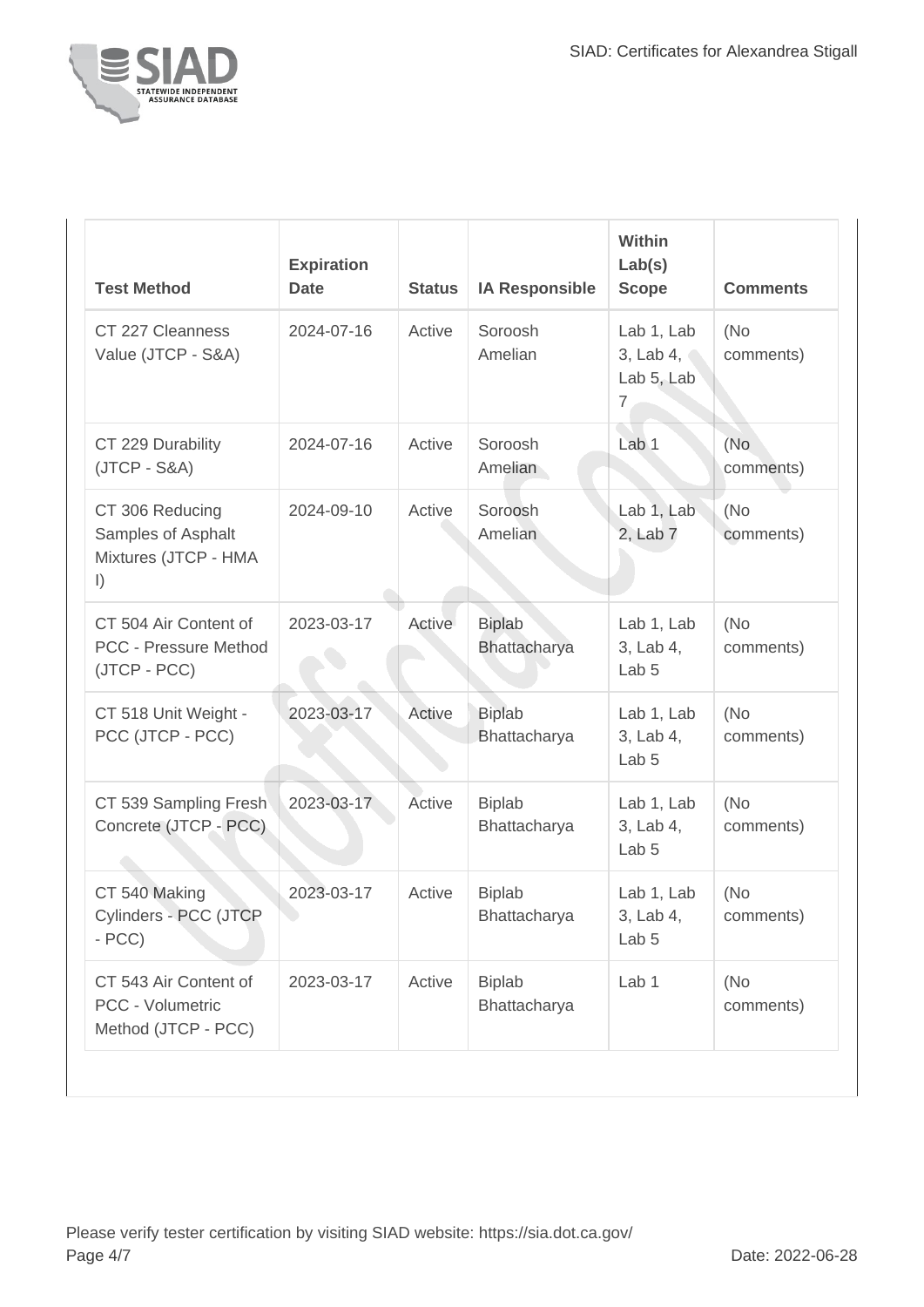

| <b>Test Method</b>                       | <b>Expiration</b><br><b>Date</b> | <b>Status</b> | <b>IA Responsible</b>         | <b>Within</b><br>Lab(s)<br><b>Scope</b>         | <b>Comments</b>   |
|------------------------------------------|----------------------------------|---------------|-------------------------------|-------------------------------------------------|-------------------|
| CT 556 Slump - PCC<br>(JTCP - PCC)       | 2023-03-17                       | Active        | <b>Biplab</b><br>Bhattacharya | Lab 1, Lab<br>3                                 | (No)<br>comments) |
| CT 557 Temperature -<br>PCC (JTCP - PCC) | 2023-03-17                       | Active        | <b>Biplab</b><br>Bhattacharya | Lab 1, Lab<br>$3,$ Lab $4,$<br>Lab <sub>5</sub> | (No)<br>comments) |

## AASHTO/ASTM Proficiencies

Total **14** items.

| <b>Test Method</b>                                                                    | <b>Expiration</b><br><b>Date</b> | <b>Status</b> | <b>IA Responsible</b> | <b>Within</b><br>Lab(s)<br><b>Scope</b>     | <b>Comments</b>  |
|---------------------------------------------------------------------------------------|----------------------------------|---------------|-----------------------|---------------------------------------------|------------------|
| <b>AASHTO T11 Sieve</b><br>Analysis (Washing) -<br>Fine Aggregates<br>(JTCP - HMA I)  | 2024-09-10                       | Active        | Soroosh<br>Amelian    | Lab 1, Lab<br>2, Lab 6,<br>Lab <sub>7</sub> | (No<br>comments) |
| AASHTO T27 Sieve<br>Analysis - Fine and<br><b>Coarse Aggregates</b><br>(JTCP - HMA I) | 2024-09-10                       | Active        | Soroosh<br>Amelian    | Lab 1, Lab<br>2, Lab 6,<br>Lab <sub>7</sub> | (No<br>comments) |
| <b>AASHTO R47</b><br>Reducing Samples of<br>HMA (JTCP - HMA I)                        | 2024-09-10                       | Active        | Soroosh<br>Amelian    | Lab 1, Lab<br>2, Lab 6,<br>Lab <sub>7</sub> | (No<br>comments) |
| <b>AASHTO R76</b><br>Reducing Samples of<br>Agg (JTCP - HMA I)                        | 2024-09-10                       | Active        | Soroosh<br>Amelian    | Lab 1, Lab<br>2, Lab 6,<br>Lab <sub>7</sub> | (No<br>comments) |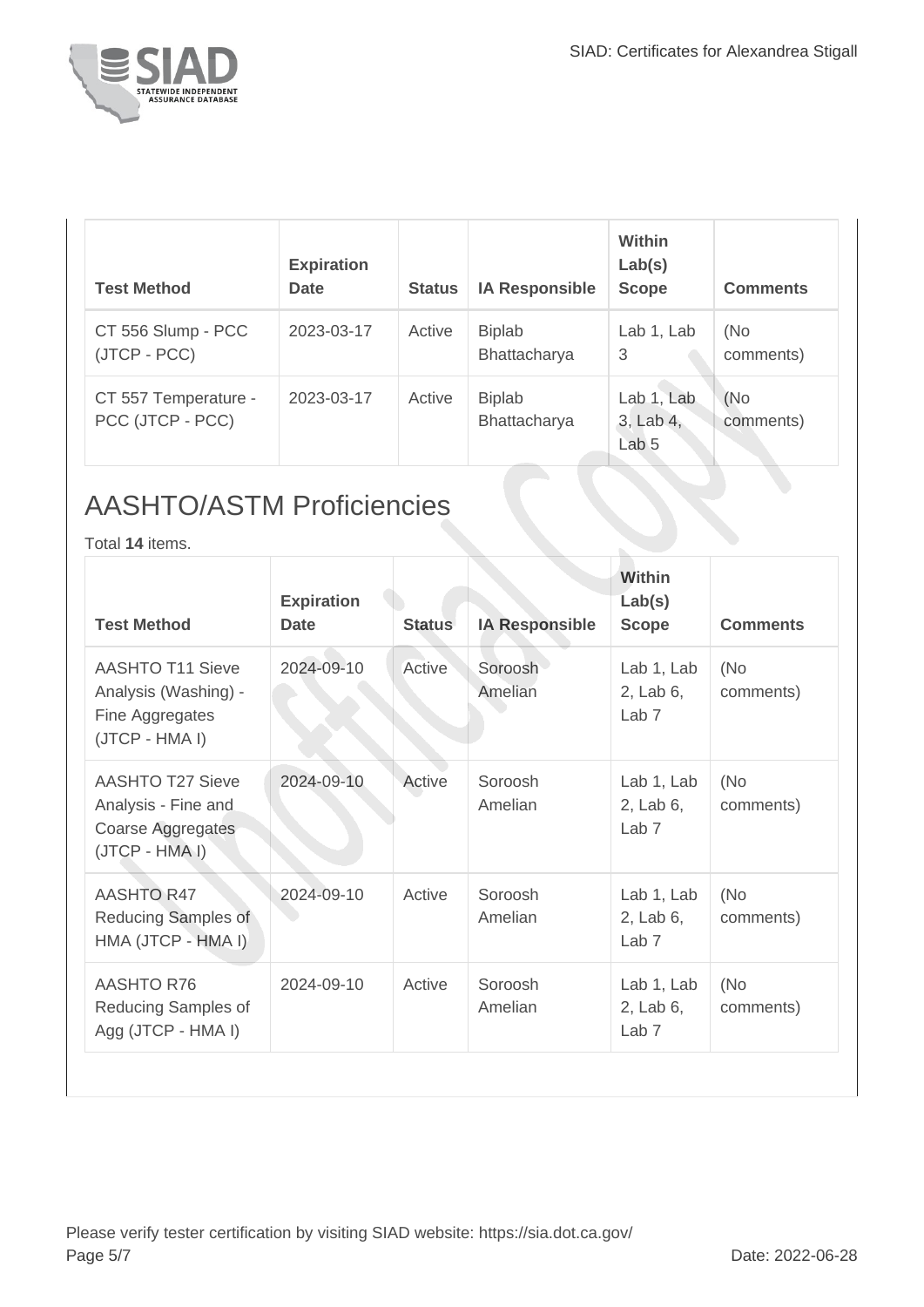

| <b>Test Method</b>                                                          | <b>Expiration</b><br><b>Date</b> | <b>Status</b>  | <b>IA Responsible</b>         | <b>Within</b><br>Lab(s)<br><b>Scope</b>     | <b>Comments</b>  |
|-----------------------------------------------------------------------------|----------------------------------|----------------|-------------------------------|---------------------------------------------|------------------|
| AASHTO T166 Bulk<br>SpG of Compacted<br>HMA - SSD (JTCP -<br>HMA II)        | 2024-09-23                       | Active         | Sarbjit Grewal                | Lab <sub>1</sub>                            | (No<br>comments) |
| AASHTO T176 Sand<br>Equivalent (JTCP -<br>HMA <sub>I</sub> )                | 2024-09-10                       | Active         | Soroosh<br>Amelian            | Lab 1, Lab<br>2, Lab 6,<br>Lab <sub>7</sub> | (No<br>comments) |
| AASHTO T209 Max<br>SpG and Density -<br>HMA (JTCP - HMA II)                 | 2024-09-23                       | Active         | Sarbjit Grewal                | Lab 1, Lab<br>7                             | (No<br>comments) |
| AASHTO T248<br>Reducing Samples of<br>Agg. (JTCP - HMA I)                   | 2021-06-15                       | <b>Expired</b> | <b>Biplab</b><br>Bhattacharya | Lab 1, Lab<br>2, Lab 6,<br>Lab <sub>7</sub> | (No<br>comments) |
| <b>AASHTO T255</b><br>Evaporable Moisture<br>Content (JTCP - HMA<br>$\vert$ | 2024-09-10                       | Active         | Soroosh<br>Amelian            | Lab 1, Lab<br>2, Lab 6,<br>Lab <sub>7</sub> | (No<br>comments) |
| AASHTO T269<br>Percent Air Voids -<br>HMA (JTCP - HMA II)                   | 2024-09-23                       | Active         | Sarbjit Grewal                | Lab <sub>1</sub>                            | (No<br>comments) |
| AASHTO T275 Bulk<br>SpG - HMA (JTCP -<br>HMA II)                            | 2024-09-23                       | Active         | Sarbjit Grewal                | Lab <sub>1</sub>                            | (No<br>comments) |